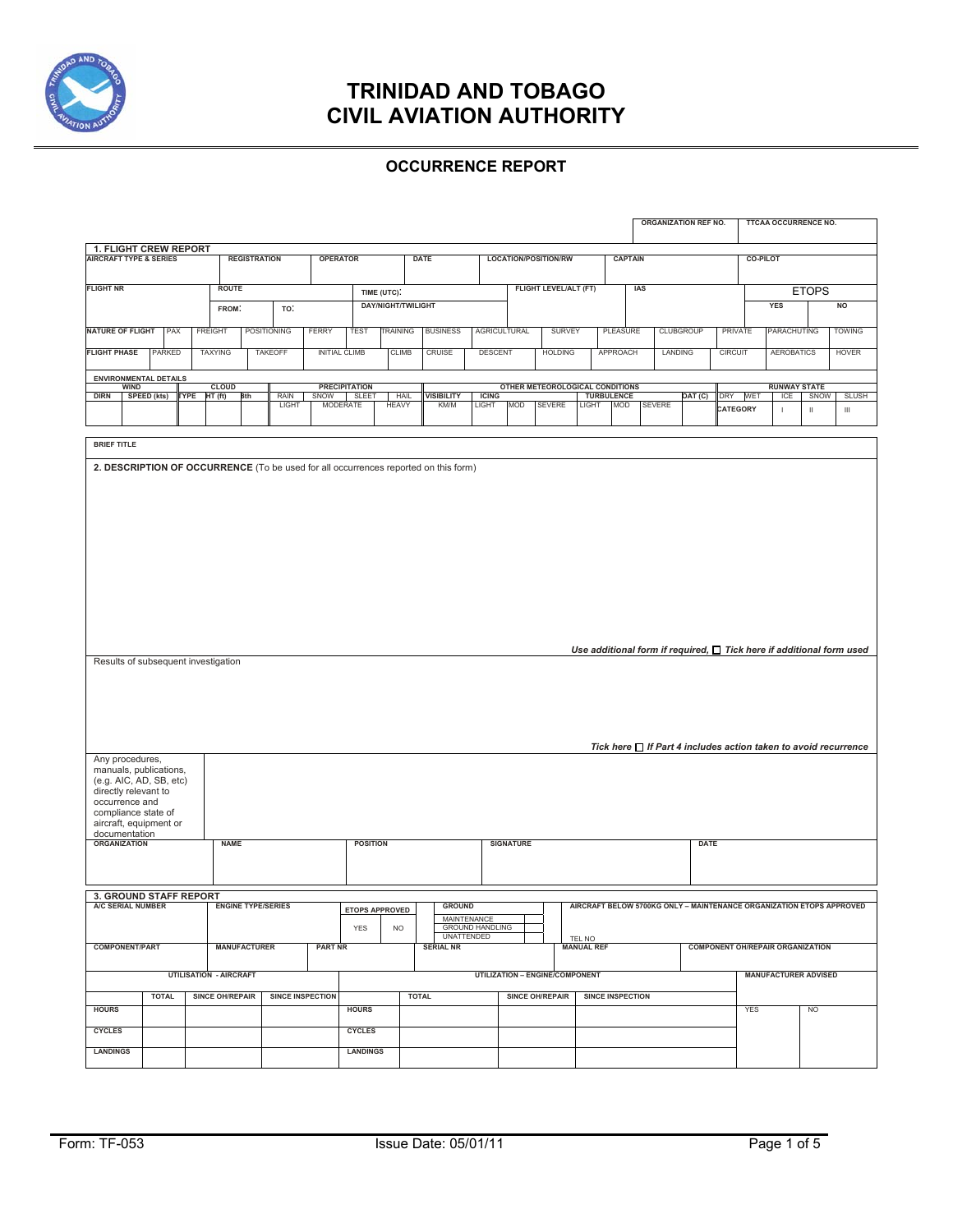

| 4. REPORTING ORGANIZATION - REPORT                                                                                                                                            |                                                                    |                               |                                        |                                              |                                                                     |                   |                                                                |  |  |  |  |  |  |
|-------------------------------------------------------------------------------------------------------------------------------------------------------------------------------|--------------------------------------------------------------------|-------------------------------|----------------------------------------|----------------------------------------------|---------------------------------------------------------------------|-------------------|----------------------------------------------------------------|--|--|--|--|--|--|
| <b>ORGANIZATION COMMENTS - ASSESSMENT/</b>                                                                                                                                    |                                                                    |                               |                                        |                                              |                                                                     |                   |                                                                |  |  |  |  |  |  |
|                                                                                                                                                                               |                                                                    |                               |                                        |                                              |                                                                     |                   |                                                                |  |  |  |  |  |  |
|                                                                                                                                                                               |                                                                    |                               |                                        |                                              |                                                                     |                   |                                                                |  |  |  |  |  |  |
|                                                                                                                                                                               |                                                                    |                               |                                        |                                              |                                                                     |                   |                                                                |  |  |  |  |  |  |
|                                                                                                                                                                               |                                                                    |                               |                                        |                                              |                                                                     |                   |                                                                |  |  |  |  |  |  |
|                                                                                                                                                                               |                                                                    |                               |                                        |                                              |                                                                     |                   |                                                                |  |  |  |  |  |  |
|                                                                                                                                                                               |                                                                    |                               |                                        |                                              |                                                                     |                   |                                                                |  |  |  |  |  |  |
| ACTION TAKEN/SUGGESTIONS TO PREVENT RECURRENCE                                                                                                                                |                                                                    |                               |                                        |                                              |                                                                     |                   |                                                                |  |  |  |  |  |  |
|                                                                                                                                                                               |                                                                    |                               |                                        |                                              |                                                                     |                   |                                                                |  |  |  |  |  |  |
|                                                                                                                                                                               |                                                                    |                               |                                        |                                              |                                                                     |                   |                                                                |  |  |  |  |  |  |
|                                                                                                                                                                               |                                                                    |                               |                                        |                                              |                                                                     |                   |                                                                |  |  |  |  |  |  |
|                                                                                                                                                                               |                                                                    |                               |                                        |                                              |                                                                     |                   |                                                                |  |  |  |  |  |  |
|                                                                                                                                                                               |                                                                    |                               |                                        |                                              |                                                                     |                   |                                                                |  |  |  |  |  |  |
|                                                                                                                                                                               |                                                                    |                               |                                        |                                              |                                                                     |                   |                                                                |  |  |  |  |  |  |
| <b>ORGANIZATION</b>                                                                                                                                                           | <b>TEL/FAX</b>                                                     | <b>REPORTERS REF</b>          | <b>REPORT</b>                          | <b>REPORTERS INVESTIGATION</b>               |                                                                     |                   | <b>FDR DATA</b><br><b>RETAINED</b>                             |  |  |  |  |  |  |
|                                                                                                                                                                               |                                                                    |                               | SUPPL<br><b>NEW</b>                    | CLOSED<br><b>NIL</b>                         | OPEN                                                                | <b>YES</b>        | <b>NO</b>                                                      |  |  |  |  |  |  |
| <b>NAME</b>                                                                                                                                                                   | <b>POSITION</b>                                                    | <b>SIGNATURE</b>              |                                        |                                              | <b>DATE</b>                                                         |                   |                                                                |  |  |  |  |  |  |
|                                                                                                                                                                               |                                                                    |                               |                                        |                                              |                                                                     |                   |                                                                |  |  |  |  |  |  |
|                                                                                                                                                                               |                                                                    |                               |                                        |                                              |                                                                     |                   |                                                                |  |  |  |  |  |  |
| 5. AIRMISS/ATC INCIDENT (DELETE AS APPLICABLE) and/or TCAS RA                                                                                                                 |                                                                    |                               |                                        |                                              |                                                                     |                   |                                                                |  |  |  |  |  |  |
| Mark passage of other aircraft relative to you, in plan on the left and in elevation on the right, assuming YOU are at the centre of each diagram indicate appropriate scale. |                                                                    |                               |                                        |                                              |                                                                     |                   |                                                                |  |  |  |  |  |  |
|                                                                                                                                                                               |                                                                    |                               |                                        |                                              |                                                                     |                   |                                                                |  |  |  |  |  |  |
| Hundreds of metres<br>Hundreds of metres -                                                                                                                                    |                                                                    |                               |                                        |                                              |                                                                     |                   |                                                                |  |  |  |  |  |  |
|                                                                                                                                                                               | 1413 12 11 10 9 8 7 6 5 4 3 2 1 0 1 2 3 4 5 6 7 8 9 10 11 12 13 14 |                               |                                        |                                              | 14 13 12 11 10 9 8 7 6 5 4 3 2 1 0 1 2 3 4 5 6 7 8 9 10 11 12 13 14 |                   |                                                                |  |  |  |  |  |  |
| 10<br>9                                                                                                                                                                       |                                                                    |                               | 10<br><b>FEET</b><br>9                 |                                              |                                                                     |                   | 300                                                            |  |  |  |  |  |  |
| 8                                                                                                                                                                             |                                                                    |                               | 8<br>$\overline{\circ}$                |                                              |                                                                     |                   | $\begin{array}{c} 270 \\ 240 \\ 240 \\ 210 \\ 180 \end{array}$ |  |  |  |  |  |  |
| $\overline{I}$<br>6                                                                                                                                                           |                                                                    |                               | $\boldsymbol{7}$<br>6                  |                                              |                                                                     |                   | 180                                                            |  |  |  |  |  |  |
| $\sqrt{5}$<br>4                                                                                                                                                               |                                                                    |                               | Hundreds<br>5<br>4                     |                                              |                                                                     |                   | 150<br>120                                                     |  |  |  |  |  |  |
| 3                                                                                                                                                                             |                                                                    |                               | 3                                      |                                              |                                                                     |                   | 90                                                             |  |  |  |  |  |  |
| $\overline{\mathbf{c}}$<br>$\overline{1}$                                                                                                                                     |                                                                    |                               | $\overline{2}$<br>1                    |                                              |                                                                     |                   | 60<br>30                                                       |  |  |  |  |  |  |
| 0                                                                                                                                                                             |                                                                    |                               | $\pmb{\mathsf{0}}$                     |                                              |                                                                     |                   | 0                                                              |  |  |  |  |  |  |
| -1<br>$\overline{\mathbf{c}}$                                                                                                                                                 |                                                                    |                               | 1<br>$\overline{c}$                    |                                              |                                                                     |                   | 30<br>60                                                       |  |  |  |  |  |  |
| 3<br>4                                                                                                                                                                        |                                                                    |                               | 3<br>4                                 |                                              |                                                                     |                   | 90<br>120                                                      |  |  |  |  |  |  |
| 5                                                                                                                                                                             |                                                                    |                               | 5                                      |                                              |                                                                     |                   | 150                                                            |  |  |  |  |  |  |
| $\,6$<br>$\boldsymbol{7}$                                                                                                                                                     |                                                                    |                               | $\boldsymbol{6}$<br>$\overline{I}$     |                                              |                                                                     |                   | 180<br>210                                                     |  |  |  |  |  |  |
| 8<br>9                                                                                                                                                                        |                                                                    |                               | 8<br>9                                 |                                              |                                                                     |                   | 240<br>270                                                     |  |  |  |  |  |  |
| 10                                                                                                                                                                            |                                                                    |                               | 10                                     |                                              |                                                                     |                   | 300                                                            |  |  |  |  |  |  |
|                                                                                                                                                                               | VIEW FROM ABOVE                                                    |                               |                                        |                                              | VIEW FROM ASTERN                                                    |                   |                                                                |  |  |  |  |  |  |
|                                                                                                                                                                               |                                                                    |                               |                                        |                                              |                                                                     |                   |                                                                |  |  |  |  |  |  |
| <b>HDG/RTE</b><br><b>TAS</b><br>$\circ$<br><b>ROUTE</b>                                                                                                                       | <b>FL/ALT SETTING</b><br><b>ISSUED</b>                             | ATC INSTRUCTIONS              | CALLSIGN<br><b>FREQUENCY IN</b><br>USE | <b>HEADING</b><br>CLEARED<br><b>ALTITUDE</b> | MINIMUM VERTICAL<br>SEPARATION                                      | SEPARATION        | MINIMUM HORIZONTAL                                             |  |  |  |  |  |  |
| FROM:<br>TO:                                                                                                                                                                  | <b>YES</b>                                                         | NO                            |                                        |                                              |                                                                     | FT                | M/NM                                                           |  |  |  |  |  |  |
| CLIMB/DESCENT: LEVEL <b>O</b>                                                                                                                                                 | CLIMBING O DESCENDING O                                            |                               | <b>BANK ANGLE:</b>                     | SLIGHT I MODERATE IS TEEP I                  |                                                                     |                   |                                                                |  |  |  |  |  |  |
| <b>TCAS ALERT</b><br>TYPE OF                                                                                                                                                  | WAS TCAS                                                           | <b>AVOIDING</b>               |                                        |                                              | DETAILS OF OTHER AIRCRAFT                                           |                   |                                                                |  |  |  |  |  |  |
| RA                                                                                                                                                                            | RA<br>FOLLOWED<br>ALERT<br><b>USEFUL</b>                           | <b>ACTION</b><br><b>TAKEN</b> | <b>TYPE</b><br><b>MARKINGS</b>         | COLOUR<br><b>LIGHTING</b>                    | CALLSIGN                                                            | ATTITUDE          | AVOIDING ACTION TAKEN                                          |  |  |  |  |  |  |
| <b>NONE</b><br>RA<br>TA                                                                                                                                                       | NO<br>NO<br><b>YES</b><br>YES                                      | <b>NO</b><br><b>YES</b>       |                                        |                                              |                                                                     | <b>YES</b>        | N <sub>O</sub>                                                 |  |  |  |  |  |  |
| <b>RESTRICTIONS TO VISIBILITY:</b><br>NONE O                                                                                                                                  | SUNGLARE <b>O</b>                                                  | DIRTY WINDSCREEN O            | WINDSCREEN PILLAR O                    |                                              | OTHER COCKPIT STRUCTURE O                                           |                   |                                                                |  |  |  |  |  |  |
| <b>6 WAKE TURBULENCE</b>                                                                                                                                                      |                                                                    |                               |                                        |                                              |                                                                     |                   |                                                                |  |  |  |  |  |  |
| <b>HEADING</b><br><b>TURNING</b>                                                                                                                                              | <b>G/S POSITION</b>                                                | <b>EXT C/L POSITION</b>       | <b>CHANGE IN ATTITUDE</b>              |                                              | <b>CHANGE IN ALTITUDE</b>                                           | <b>ANY BUFFET</b> | <b>STICK SHAKE</b>                                             |  |  |  |  |  |  |
| LEFT<br><b>RIGHT</b><br><b>NO</b>                                                                                                                                             | <b>LOW</b><br>HIGH<br>LEFT                                         | <b>RIGHT</b><br><b>NO</b>     | <b>PITCH</b><br><b>ROLL</b><br>YAW     |                                              | FT                                                                  | <b>YES</b><br>NO  | YES<br><b>NO</b>                                               |  |  |  |  |  |  |
| WHAT MADE YOU SUSPECT WAKE TURBULENCE                                                                                                                                         |                                                                    |                               |                                        |                                              |                                                                     |                   |                                                                |  |  |  |  |  |  |
| DESCRIBE ANY VERTICAL ACCELERATION                                                                                                                                            |                                                                    |                               |                                        |                                              |                                                                     |                   |                                                                |  |  |  |  |  |  |
|                                                                                                                                                                               |                                                                    |                               |                                        |                                              |                                                                     |                   |                                                                |  |  |  |  |  |  |
| <b>POSITION</b><br><b>SIGNATURE</b><br><b>NAME</b><br><b>DATE</b>                                                                                                             |                                                                    |                               |                                        |                                              |                                                                     |                   |                                                                |  |  |  |  |  |  |
|                                                                                                                                                                               |                                                                    |                               |                                        |                                              |                                                                     |                   |                                                                |  |  |  |  |  |  |
|                                                                                                                                                                               |                                                                    |                               |                                        |                                              |                                                                     |                   |                                                                |  |  |  |  |  |  |
| 7. TTCAA REVIEW OF ACTION TAKEN BY ORGANIZATION<br>SUMMARY OF FOLLOW-UP ACTION BY TTCAA:<br><b>OPEN</b>                                                                       |                                                                    |                               |                                        |                                              |                                                                     |                   |                                                                |  |  |  |  |  |  |
|                                                                                                                                                                               |                                                                    |                               |                                        |                                              |                                                                     |                   |                                                                |  |  |  |  |  |  |
|                                                                                                                                                                               |                                                                    |                               |                                        |                                              |                                                                     | <b>CLOSED</b>     |                                                                |  |  |  |  |  |  |
|                                                                                                                                                                               |                                                                    |                               |                                        |                                              |                                                                     | <b>RECORD</b>     |                                                                |  |  |  |  |  |  |
| <b>ENTERED</b><br>IN DB<br><b>SIGNATURE</b><br><b>NAME OF INSPECTOR</b><br>DATE                                                                                               |                                                                    |                               |                                        |                                              |                                                                     |                   |                                                                |  |  |  |  |  |  |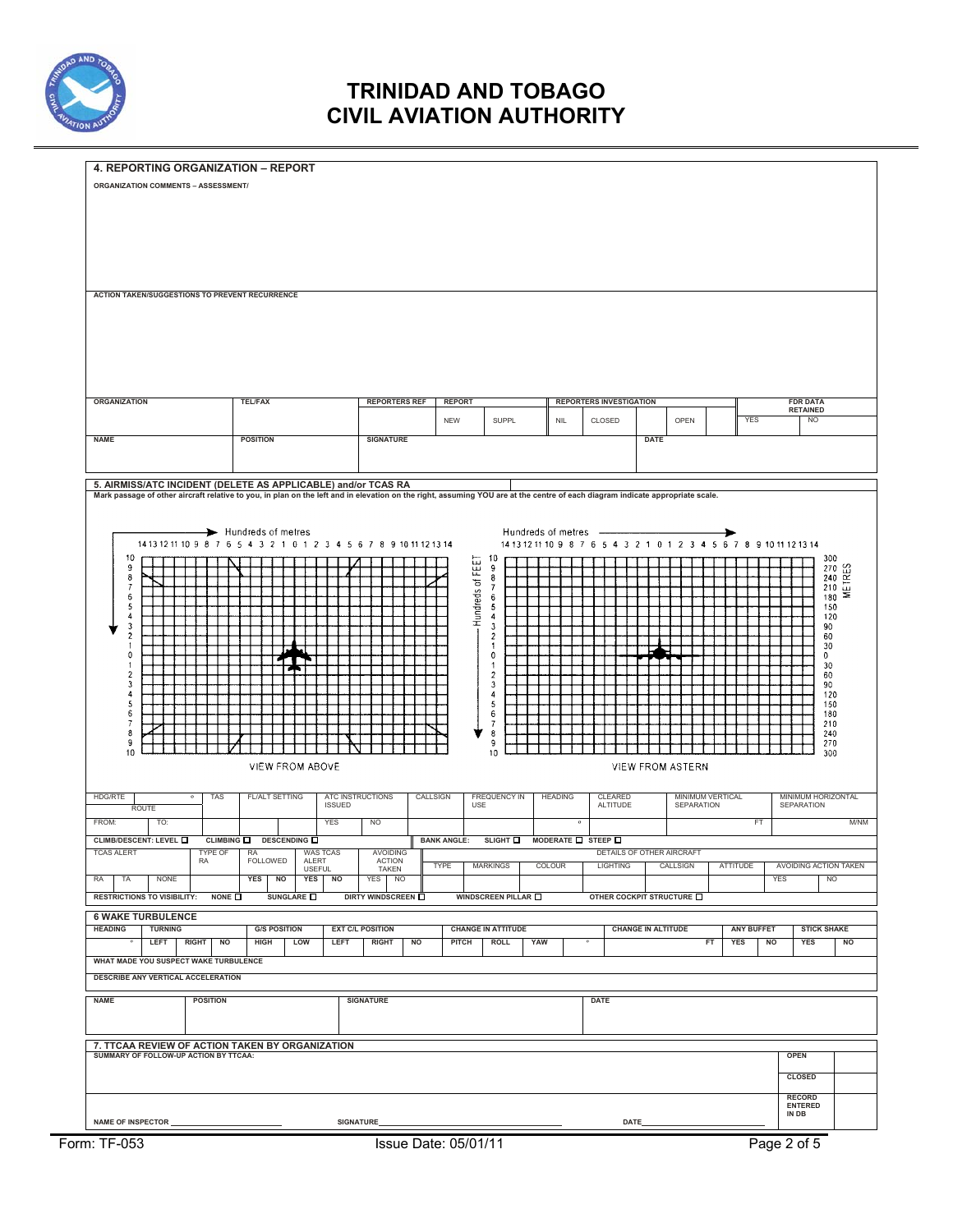

#### **GUIDANCE ON THE COMPLETION OF THE TTCAA OCCURRENCE REPORT FORM – TF-053**

#### **GENERAL**

**1.** (1) Wherever possible reporters should complete all sections of the Form where the information requested is relevant to a specific occurrence. (Where any of the information requested is clearly not relevant it may be omitted, e.g. weather details when weather is not a factor.) The following general notes apply:

- (a) The first part of the form is the in-flight crew report. The individual boxes are mostly selfexplanatory and should be completed with the required data or circled as appropriate to indicate the conditions relating to the occurrence. The ETOPS box should be ticked "YES" if the operator has ETOPS approval and the occurrence on an aircraft type subject to this approval;
- (b) Part 2 of the form is **Description of Occurrence** and this block should be completed for all occurrences reported by the form;
- (c) Part 3 is the **Ground Staff Report** section;
- (d) Part 4 is the **Reporting Organization Report** and the boxes at the bottom of this section are used with Part 3 to provide the supporting technical data;
- (e) Part 5 is for **Airman or ATC Incidents**;
- (f) Part 6 is completed for report on **Wake Turbulence**.
- (g) Part 7 is the TTCAA review.

(2) Evaluation and processing of reports is greatly facilitated if the reports are typewritten but it is appreciated that this may not always be possible in this case the report should be completed in black ink.

- (3) **Part 1 Flight Crew Report.** The following are brief notes against each block:
	- (a) **Aircraft Type, Series and Operator.** To be completed for all occurrences involving an aircraft. Provides basic identification data.
	- (b) **Flight and Route Details.** Relates to in-flight occurrences only. Provides flight data in support of the narrative.
	- (c) The following "nature of flight" expressions are defined as follows:
		- (i) **Pax** Passenger Flight
		- (ii) **Freight** Flight carrying cargo or freight Flight under Class 1 or 6 Air Transport Licence or an exemption.
		- (iii) **Positioning** Flight without revenue load to/from point of departure/arrival of revenue flight.
		- (iv) **Ferry** Ferry for technical reasons without revenue load, e.g. 3-engine ferry to maintenance base.
		- (v) **Test** Check of serviceability, issue or renewal of Airworthiness Certificate, experimental or development flying.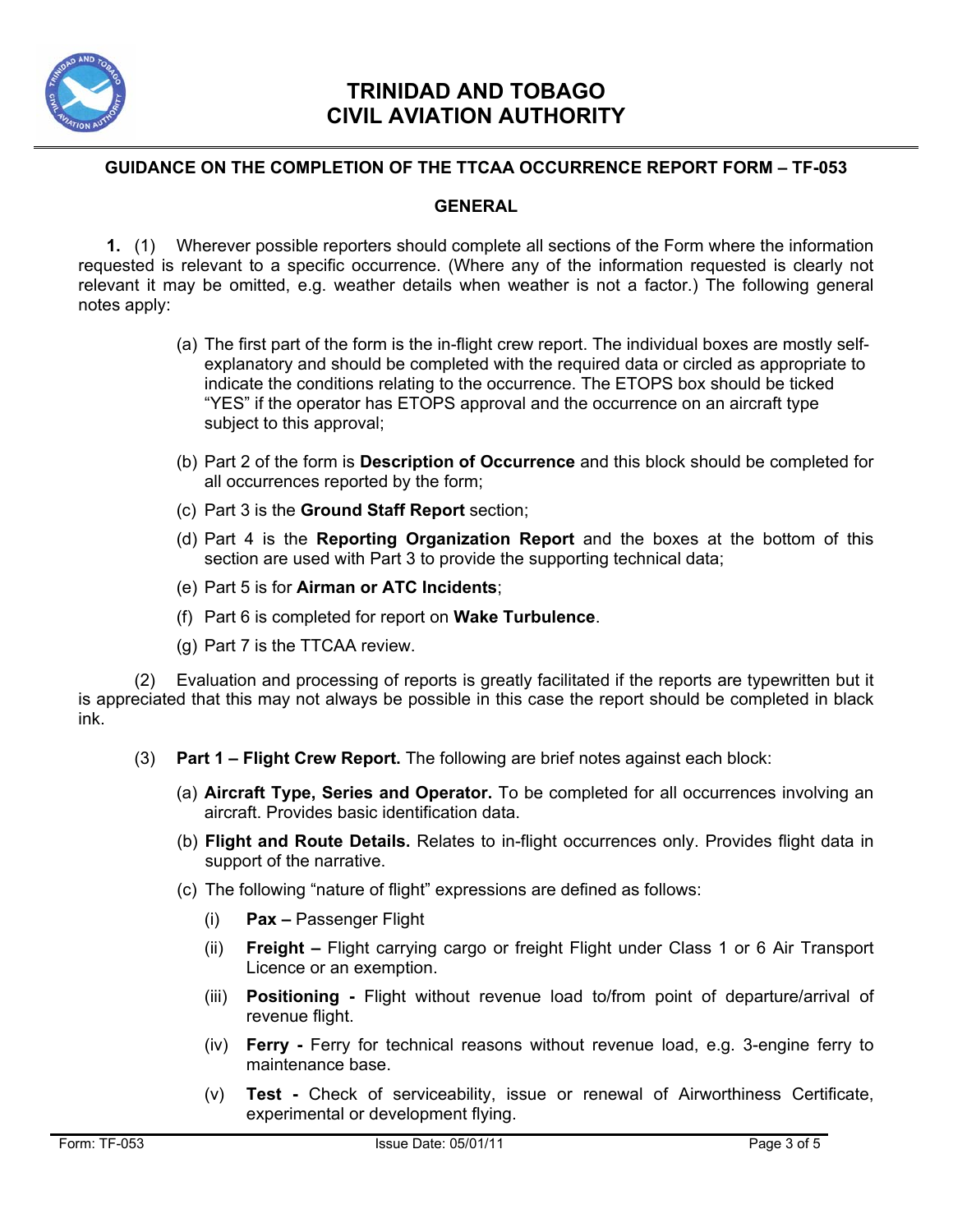

- (vi) **Training** Training course or examination for any standard of licence or rating type training, continuation training.
- (vii) **Business** Carriage of company staff in aircraft owned or hired by a company.
- (viii) **Agricultural** Aerial application, crop spraying, top dressing, etc.
- (ix) **Survey** Aerial photographic or mapping survey.
- (x) **Pleasure** Commercial pleasure flying. e.g. sightseeing.
- (xi) **Club/Group** Flying other than training by members in a club or group aircraft.
- (xii) **Private** Other than club/group flying or training.
- (xiii) **Parachuting** Carriage of parachutists for the purpose of parachuting.
- (xiv) **Towing -**Towing of gliders, banners, etc.
- (d) The flight phases listed on the report are defined as follows:
	- (i) **Parked** On ramp with flight crew on board.
	- (ii) **Taxying is** From commencement of moving (including pushback) to start of takeoff run or from completion of landing run to terminal gate or point of stopping engines, whichever occurs later.
	- (iii) **Take-off -**Start of take-off run to lift-off.
	- (iv) **Init Climb** Lift-off to a height of 1500 ft or aircraft 'clean-up' whichever occurs last.
	- (v) **Climb** End of initial climb to top of climb.
	- (vi) **Cruise -**Top of climb to top of descent including en-route climb or descent.
	- (vii) **Descent** Top of descent to a height of 1500 ft.
	- (viii) **Holding** Flying to a set procedure at a point which intentionally delays the aircraft, usually according to a set procedure at a 'fix'.
	- (ix) **Approach** A height of 1500 ft to threshold.
	- (x) **Landing** Threshold to end of landing run.
	- (xi) **Circuit-** Flying to a set pattern in the vicinity of an airfield with intention of landing.
	- (xii) **Aerobatics -**Deliberate aerobatic manoeuvres, including spinning.
	- (xiii) **Hover** Airborne and stationary.
- (e) Environmental details include relevant information on wind, precipitation, other meteorological conditions and runway state as shown.

(4) **Part 2. Description of Occurrence – relates to all occurrences.** This should be a clear and concise description of the occurrence, preferably starting with a brief title indicating the type of occurrence. The description should contain details of what happened or what was found; what immediate action was taken to contain the situation; any additional information, comments or recommendations which it is considered might assist subsequent assessment of the report and/or investigation. Wherever possible the description should be supported by the results of subsequent investigation and details of any action taken by the reporter's organization to avoid a recurrence.